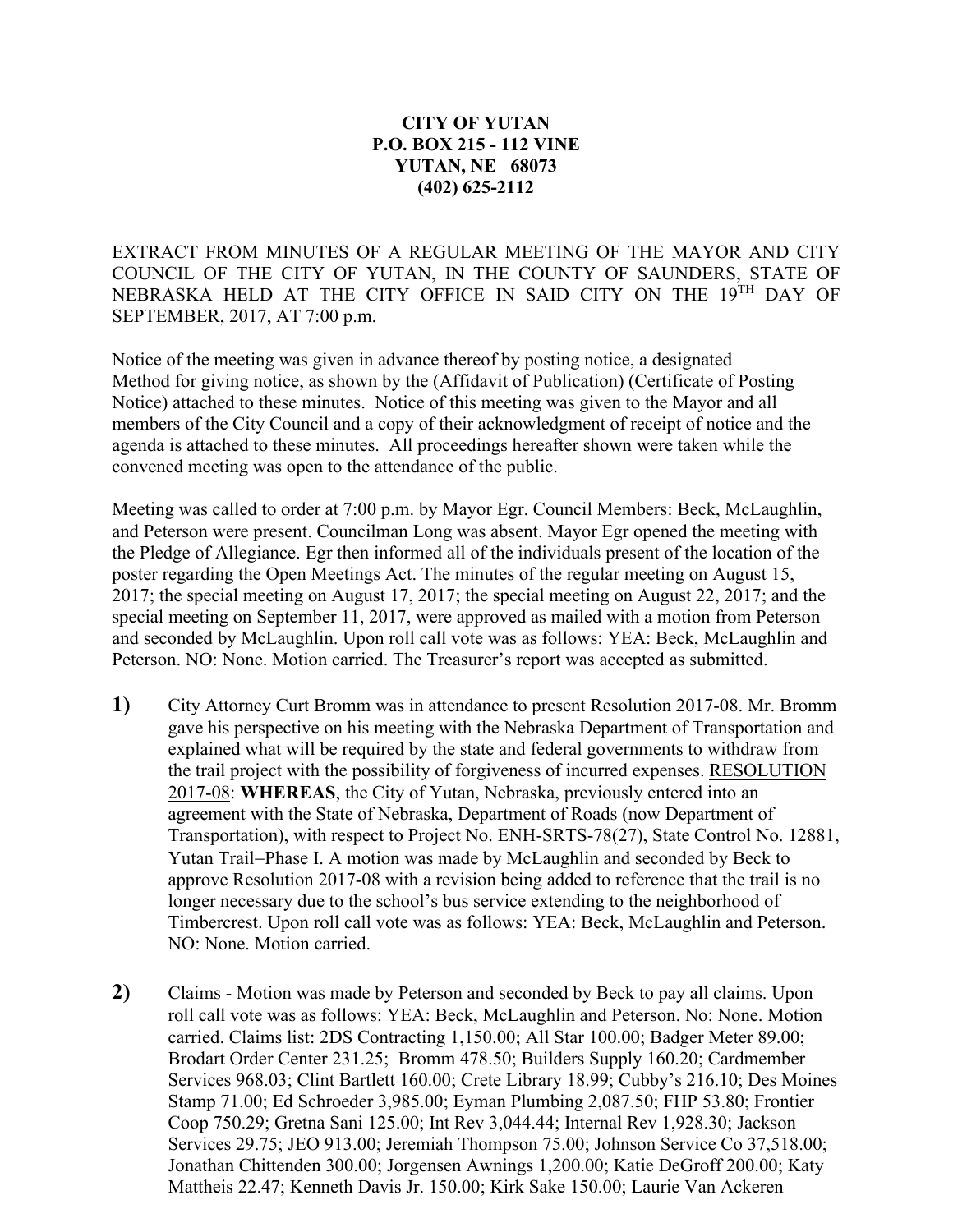348.46; Liz Girmus 75.00; LTD Commodities 383.29; Lynn Prchal 150.00; Matt Thompson 500.00; Maxim Containers 225.00; Menards 73.87; Metering & Tech 1,652.49; MUD 84.00; Municipal Service & Supply 3,541.00; NE Dept of Rev 1,940.08; NE Dept of Rev 25.00; Nebr Public Health 361.00; One Call 14.37; OPPD 4,490.27; Payroll 15,896.27; Railroad Management Co 1,173.12; Sargent Drilling 19,300.00; Saunders Medical 288.00; State Treasurer 268.40; Stephen Vortmann 150.00; Ty's Outdoor 61.46; U.S. Cellular 172.81; U.S.P.O. 131.58; U.S.P.O. 49.00; Viki Miller 1,221.40; Wahoo-Waverly 129.16; Windstream 376.87; Yutan Trucking 1,356.16; Insufficient Chk 128.05; Insufficient Chk 64.75; Insufficient Chk 102.02;

- **3)** Open Discussion from Public **–** Steve Hayes inquired about the frequency of the city's newsletter and was informed that it will, ideally, be created and distributed on a quarterly basis. He also discussed numerous local nuisances, ordinance violations, and building code violations. Police Chief Hannan was in attendance and took note of these violations for further follow-up.
- **4)** Building permits #1481-1483 were submitted. A motion was made by McLaughlin and seconded by Peterson to approve permits #1481, 1482, and 1483 as submitted. Upon roll call vote was as follows. YEA: Beck, McLaughlin and Peterson. NO: None. Motion carried.
- **5)** Supervisor's reports were submitted.
- **6)** Mayor opened public hearing at 7:33 p.m. to discuss the adoption of the budget for the 2017-2018 fiscal year. No public comment was taken. Public hearing was closed at 7:34 p.m.
	- **a)** A motion was made by Peterson and seconded by McLaughlin to approve a 1% increase in restricted funds. Upon roll call vote was as follows. YEA: Beck, McLaughlin and Peterson. NO: None. Motion carried.
	- **b)** ORDINANCE #729 AN ORDINANCE ADOPTED BY THE CITY OF YUTAN, SAUNDERS COUNTY, NEBRASKA, TO ADOPT BUDGET STATEMENT TO BE TERMED THE ANNUAL APPROPRIATION BILL; TO APPROPRIATE SUMS FOR THE NECESSARY EXPENSES AND LIABILITIES, TO PROVIDE FOR AN EFFECTIVE DATE THEREOF. A motion was made by McLaughlin and seconded by Beck to waive the three readings of Ordinance #729. Upon roll call vote was as follows. YEA: Beck, McLaughlin and Peterson. NO: None. Motion carried. A motion was made by McLaughlin and seconded by Peterson to adopt Ordinance #729. Upon roll call vote was as follows. YEA: Beck, McLaughlin and Peterson. NO: None. Motion carried.
- **7)** Neal Bedlan was in attendance to represent the Economic Development Committee. He discussed the timeline and collaborative process of creating the proposed strategic plan for the City of Yutan. He explained the various benefits that a community gains from the approval of a strategic plan, including a more focused vision for the future of the community that extends beyond the term of an elected official and more opportunities for grant applications. A motion was made by Peterson to adopt the proposed strategic plan, but no second was made. Motion failed. Upon further discussion, it was decided that this item would be tabled until next month's meeting to allow the Mayor and Council further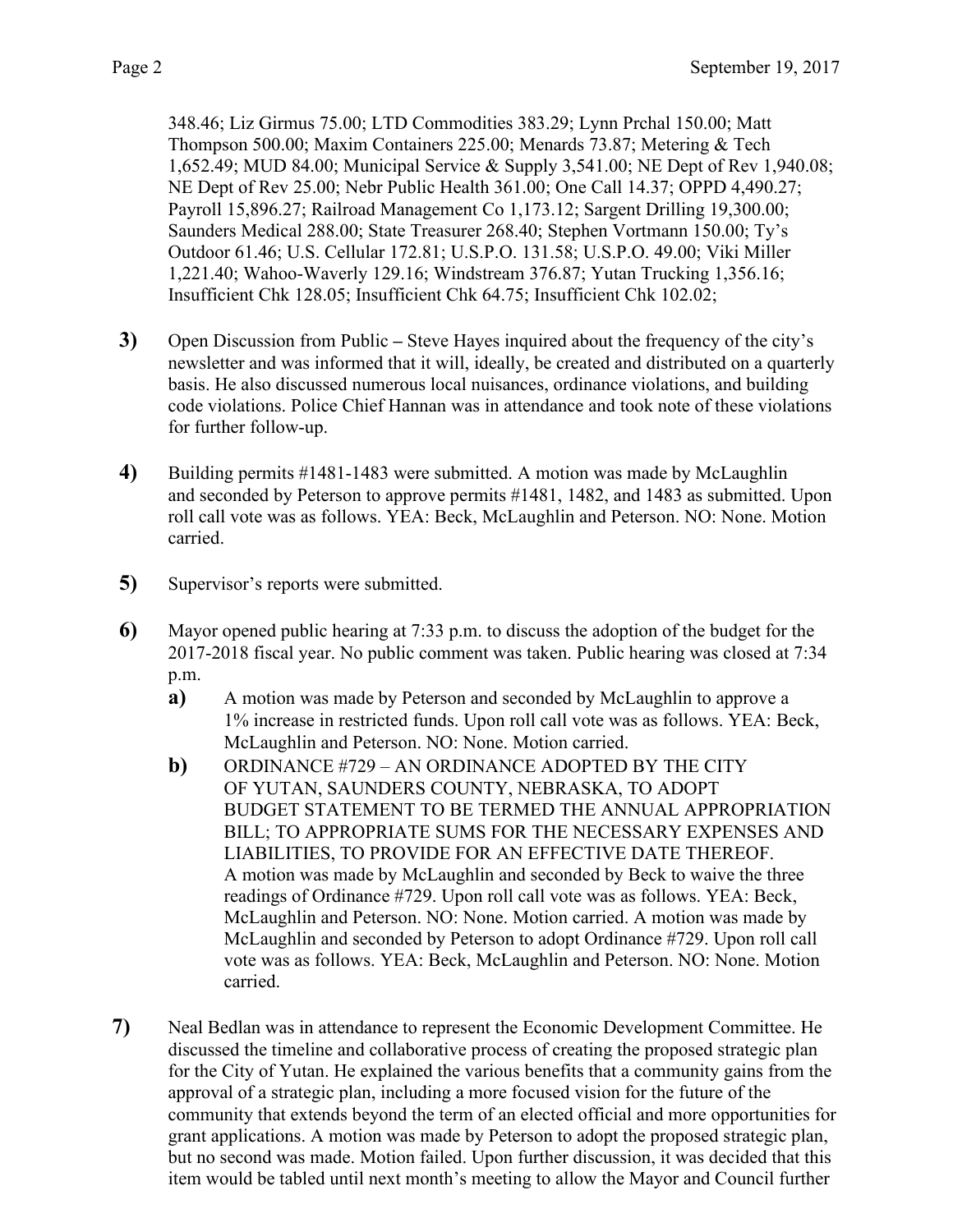review of the proposal.

- **8)** Luke Woster was present to seek council advice and approval for the location of a batting cage at the Itan ballfield. After discussion regarding the various possibilities for its location, Woster was given verbal permission to place the batting cage by the tennis courts but was instructed to, first, place flags in the location for council inspection and approval before any construction is to take place. Woster also explained the need for a purchase of turf for the baseball fields and discussed the various uses he has planned for that turf. A motion was made by McLaughlin and seconded by Peterson to authorize Luke Woster to spend \$1,300.00 on the turf, contingent on the purchase being billed to and paid by the City after October  $1<sup>st</sup>$ , when the new fiscal year begins. Upon roll call vote was as follows. YEA: Beck, McLaughlin and Peterson. NO: None. Motion carried.
- **9)** Police Chief Hannan was present to discuss the various nuisances related to some local grain bins. He described the issues, including the overgrowth of weeds and the presence of rodents, and asked the council for their advice on how to handle the situation. The council suggested that Hannan contact the railroad, as the property is being leased from them, about possible lease violations. The Police Chief will begin the process by writing a nuisance letter to the owner of the grain bins. Hannan was also informed that, depending on the owner's response and compliance, it may be necessary to contact the City Attorney for further action.
- **10)** Utility Superintendent Wilke presented a depiction of the proposed design of an awning for the city's splash pad. A motion was made by McLaughlin and seconded by Peterson to approve the purchase and installation of an awning at the splash pad as long as the cost does not exceed the \$10,000.00 for which the city has budgeted. Upon roll call vote was as follows. YEA: Beck, McLaughlin and Peterson. NO: None. Motion carried.
- **11)** Discussion was held regarding the need for further amendments to the city's speed zones. It was decided that Resolution 2017-07 would be tabled until next month's meeting to allow for revisions.
- **12)** Utility Superintendent Wilke discussed the extent of the damage caused by the flooding of the sewer lift station. He asked the council for their input on whether to submit an insurance claim to seek reimbursement for the expenses or to use reserve funds. Councilman McLaughlin stated that the purpose of the reserve funds is to pay for these unexpected expenses whereas Mayor Egr expressed the opinion that that is the purpose of the city's insurance coverage. McLaughlin mentioned his concern for the consequences that a second claim would have when attempting to shop for an insurance policy in the future.
- **13)** The types of employment listed in the City of Yutan Employee Handbook were discussed. A motion was made by Beck and seconded by Peterson to remove the designation of "permanent part-time" from the terms of employment in the handbook. Upon roll call vote was as follows. YEA: Beck, McLaughlin and Peterson. NO: None. Motion carried.